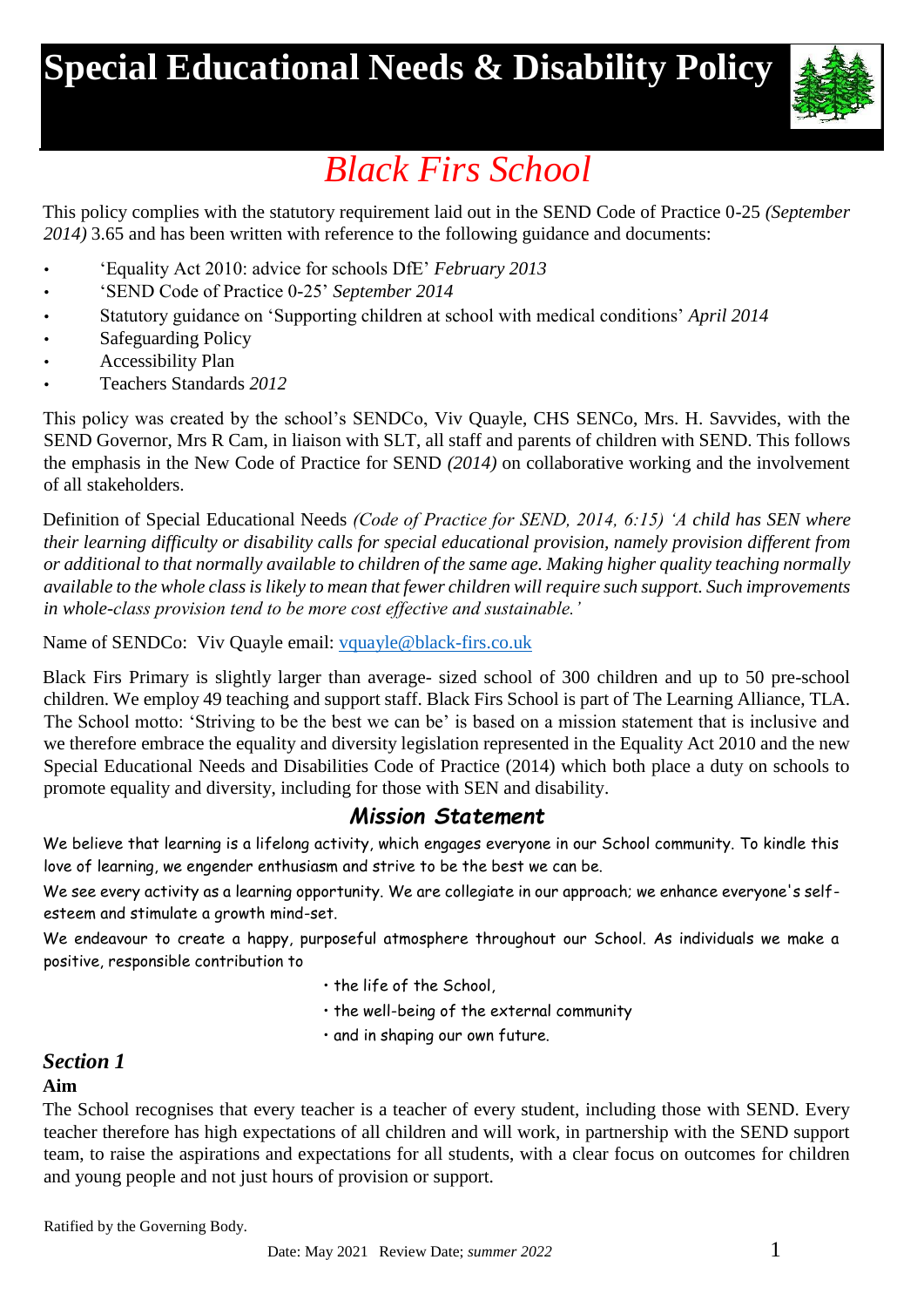#### **Objectives**

- 1. To identify and provide for students who have special educational needs and disability
- 2. To work within the guidance provided in the SEND Code of Practice, 2014
- 3. To operate a "whole student, whole school" approach to the management and provision of support for **SEND**
- 4. To support the Special Educational Needs Co-ordinator (SENDCo) in the implementation of current legislation as represented in the SEND Code of Practice (2014)
- 5. To provide support and advice for all staff working with students who have special educational needs.

## *Section 2: Identifying Special Educational Needs*

The identification of special educational needs is built into the overall process of monitoring and evaluating the progress of all students. Teachers review half-termly assessments of student progress and attainment via their cohort action plan. Students who are making less than expected progress will be identified on the cohort action plan and any extra support within the classroom will be detailed on this action-plan. However, where there are broader concerns, the SENDCo will liaise with class teachers and teaching assistants to offer advice & strategies if increased support is required.

Under the new code of practice, any support offered to students which is additional to or different from that offered to all students' falls under the heading 'SEND support'. This replaces 'School action plus and School action'. Children offered SEND support would have progress that is:

- Significantly slower than that of their peers starting from the same baseline
- Fails to match or better the student's previous rate of progress
- Fails to close the attainment gap between the child and their peers
- Widens the attainment gap.

#### *(SEND Code of Practice, 2014, 6.17)*

SEN support *(detailed below)* would also be offered where a student fails to make progress in other areas of School life, such as in social interaction, which would prevent them from making a successful transition to adult life. It is also recognised that other factors may contribute to less than expected progress for a student, such as poor attendance or English as an Additional Language. Also, poor behaviour does not in itself constitute a special educational need in the new Code of Practice, though may be the result of an unidentified difficulty. These needs will be addressed by the School, though not necessarily through SEND support.

We believe in early intervention strategies; many students will have their needs recognised and appropriate adjustments made whilst in the primary school phase. Black Firs School works closely with partnership primary and high schools, including having representation at Primary SENDCo Network meetings, to facilitate the sharing of information and a smooth transition process.

## *Section 3: Graduated Response to SEN Support*

Quality first teaching is the key to excellent student progress. The teacher is responsible for the progress and attainment of all students, including those with SEND and will make reasonable adjustments to ensure good access to the curriculum by all. Even when additional support is available, through additional members of staff or a structured intervention programme, the teacher remains accountable, and therefore responsible, for overall progress. High quality teaching, differentiated to support the needs of individual students, is the first step in our response to those who may or may not have SEND. The quality of teaching in School, together with the support available to students with SEND, is regularly reviewed by line managers, SLT and the SENDCo. Detailed information on the needs of specific groups of students e.g. those with an autism spectrum condition, are available to staff at the beginning of the academic year on the school's information system. The SENDCo & trained TA's participate in staff training and are able to offer advice on the needs of SEND students whenever teaching and learning is being discussed in teaching teams.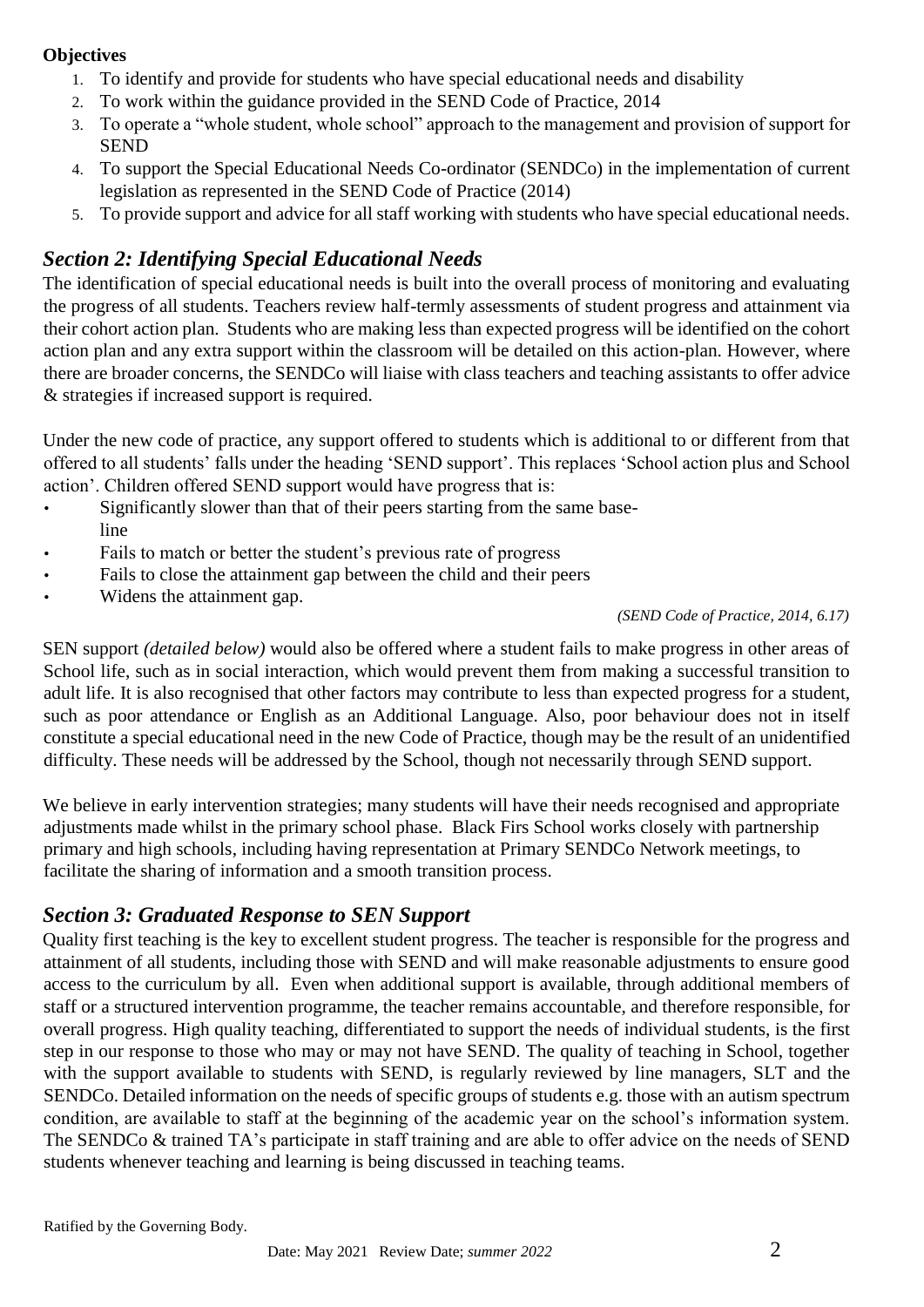Where quality first teaching is not sufficient to secure progress for a student, TA's in each team are well versed in intervention strategies and will work alongside the child. Accountability for tracking the impact of these ongoing interventions will remain with the teacher responsible; it will be recorded on the Provision Maps and Cohort Action-plan. The SENDCo and other teaching assistants, with specialist training, will offer further support and advice as required.

Some students with SEND will need ongoing support with learning, throughout their school life. These will fall under the heading of 'SEND support' and will be kept on a register in School so that all teaching staff are aware of their needs. Appropriate outside agencies will be asked to assist School in providing programmes of support and in carrying out further assessments as needed. The new Code of Practice is very clear that schools should not delay in providing the support needed by SEND students as soon as the need is identified. An emergency fund is available at local authority level, should an urgent need become apparent.

Students who are likely to need ongoing support have SEND in one or more of the following categories, as identified in the new Code of Practice:

- Communication and interaction
- Cognition and learning
- Social, mental and emotional health
- Sensory and /or physical.

Students requiring additional support will have the costs of the first part of that support met by the school's own resources. Only when a severe difficulty is indicated would any top-up funding be provided by the Local Authority. This would be provided through an Education, Health and Care Plan (EHC Plan), replacing the current system of statements and statutory assessment. Students who already have statements will be consulted, along with their parents, as to whether they wish to maintain the statement for the time being, though all statements will be phased out over a three-year period.

## *Section 4: Managing Students' Needs on the SEN Register*

Children who are identified as having a special educational need which requires support which is additional to or different from that provided for all students, will be managed under the heading 'SEND Support' and a register will be kept of these children.

Children at SEND Support will have an Individual Support Plan (ISP), stating what needs have been identified, how to remove key barriers to learning and how evidence will be collected to demonstrate progress for the student. ISP's will be updated at regular review meetings with parents. This may be completed by the teacher responsible at a parent meeting or by the SENDCo at a separate meeting.

If the student is still not making progress, despite the School's best endeavours and the support of parents, the SENDCo may involve other agencies in providing support for the student e.g. the Educational Psychologist or the Cheshire East Autism Team (CEAT). Only in exceptional circumstances would an assessment through the Education, Health and Care Plan system be completed. In most circumstances, students with this higher level of need would be identified either before school or at pre-school. Parents and, if appropriate, the student, will be kept informed throughout any further assessment process and consulted at each stage.

Children who are making progress in line with expectations and have a good attitude to learning would normally be removed from the

'SEND Support' register. Exceptions would be made for students with ongoing social difficulties or health problems which may make them vulnerable should support be removed altogether. Similarly, students who require access arrangements would still be provided with appropriate support in exams, within the regulations.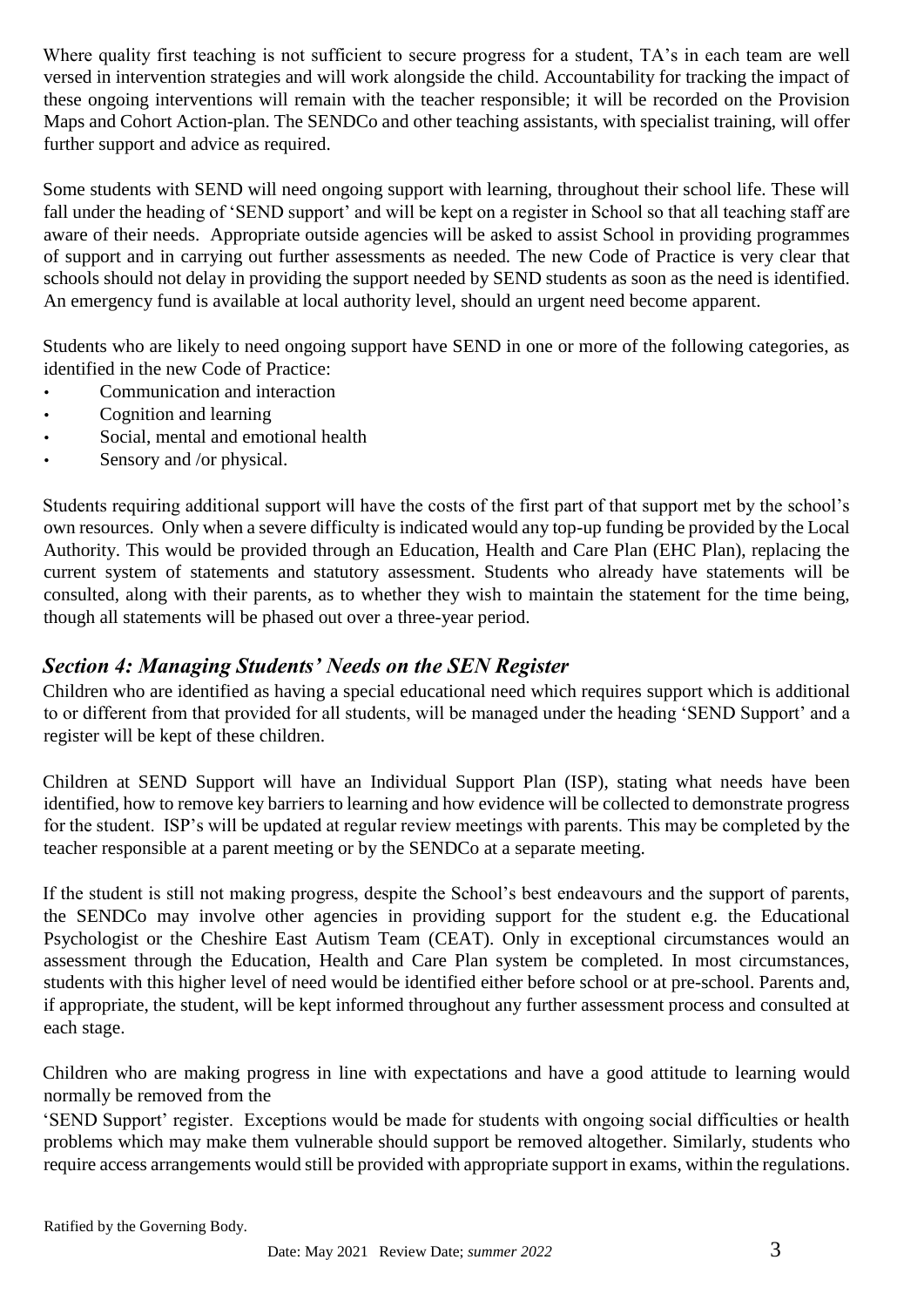# *Section 6: Supporting Students and Families*

The School has produced a 'local offer' which lists in detail what parents can expect if their child chooses to attend Black Firs School, whether or not they have a special educational need. The local offer for Black Firs School meets the requirements of the SEN Information Report *(Regulations 51, part 3, section 69(3)(a) of the Children and Families Act).*

School has regular contact with a number of agencies who can support parents and families outside of school. Cheshire East Parent Partnership provides both practical support such as accompanying parents to meetings as well as information about specialist groups.

Admission arrangements for SEND children are the same as for all children and can be found in the School prospectus and on the School website. Places may be allocated early to students with statements or Education, Health and Care Plans, where a local authority considers that Black Firs School can best meet that student's special educational needs.

# *Section 7: Supporting Students at School with medical conditions*

The School recognises that students at school with medical conditions should be properly supported so that they have full access to education, including school trips and physical education. Some children with medical conditions may be disabled and where this is the case the School will comply with its duties under the Equality Act 2010.

Some students *may also have* special educational needs (SEN) and may have a statement or Education, Health and Care Plan which brings together health and social care needs, as well as their special educational provision and the SEND Code of Practice *(2014)* is followed.

Students with medical conditions who do not have an Education, Health and Care Plan will have their needs documented in a Care Plan. These are managed by the SENDCo and class teacher.

# *Section 8: Monitoring and Evaluating of SEND Provision*

The School has well established systems for monitoring the quality of teaching and learning throughout the School. This includes:

- Learning walks, with feedback through line management to staff
- Book scrutiny
- Homework assessments
- Visits by School Governors

The pastoral class teachers complete a termly Cohort Action Plan identifying the individual needs of children in their cohort. These are submitted to the SENDCo so that they can review the provision of SEND support. SENDCo will also evaluate provision via:

- Evidence of impact of intervention programmes
- Learning walks focused on SEND students, with and without extra support
- Student voice exercise to assess attitudes to support
- Scrutiny of termly tracking of progress & RAISE Online report and data for SEND students over several years.

Evidence collected through these processes is used to inform the whole school development plan with an emphasis on Quality First Teaching for all students.

# *Section 9: Training and Resources*

SEND provision in School is funded from the main school budget, identified via formula funding as the SEN Block. The Low Incidence formula is an agreed Borough wide amount per child, for those children who did not achieve ELG at the end of EYFS. This budget is not necessarily targeted at those children. We will also

Ratified by the Governing Body.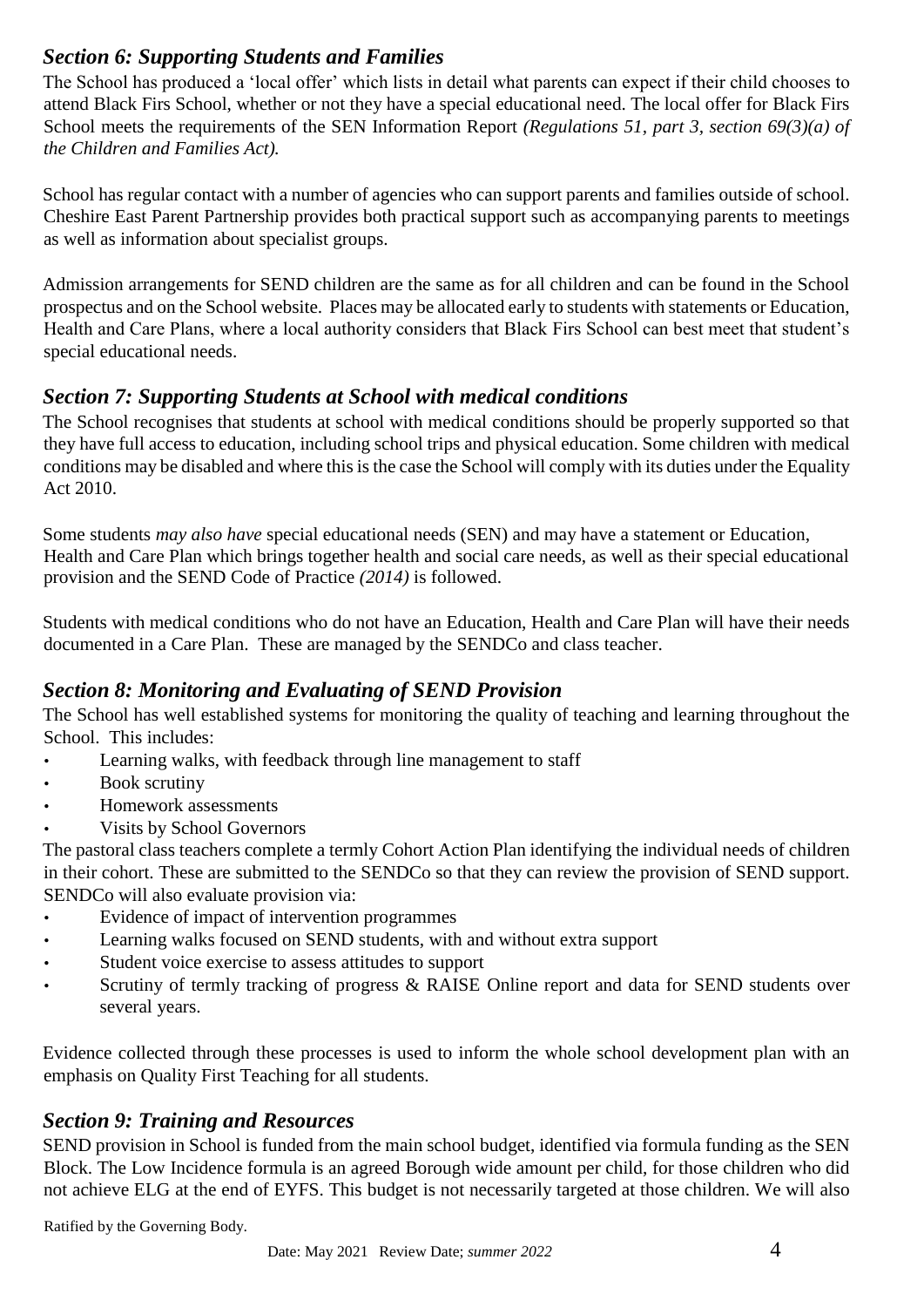receive High Needs Top-up Funding for those higher needs children who have an education, health and care plan, EHCP, which requires more than six hours extra support. Which means, not all students with EHCP receive this top-up funding, which is why many EHCP in consultation with parents and students, will cease to operate as the support for the student is not affected.

Whole-school training issues are identified through the School development plan and through consultation with staff on a regular basis and through teaching and learning meetings. Training is provided for the whole school at the start of each academic year and this can incorporate general training from the SENDCo or more specific training for example if a new student has a SEND not previously catered for in the School. Training is offered as part of the Congleton Cluster Conference in October/November each year and there is a high take-up for SEN training options. Individual training needs are identified through the performance management system and are addressed by line managers with advice and support from the SENDCo. New members of staff take part in an induction process, which includes support in dealing with SEND students and a meeting with the SENDCo to explain the systems and structures in place around the School's SEND provision.

The School's new SENDCo is currently undertaking the National Award for SEND Coordination. The SENDCo regularly attends both local partnership, CeCP, and Borough SENDCo Network meetings for both primary and secondary SENDCo's in order to keep up with local and national updates on SEND.

*Section 10: Roles and Responsibilities* The role of the SENDCo *'The SENDCo has day to day responsibility for the operation of SEND policy and coordination of specific provision made to support individual children with SEND, including those who have EHC plans.' (SEND Code of Practice, 2014, 6.88).* 

#### **Role of the SEND Governor**

Mrs. Rachel Cam is the named Governor for SEND. Reports to the full Governing Body are given termly, via the Headteachers Report, to inform them about the progress of students with SEND. The Governors agree priorities for spending within the SEND budget with the overall aim that all students receive the support they need in order to make progress. Mrs Cam meets on a regular basis with the SENDCo to offer advice and support and to take the role of 'critical friend' in matters concerning SEND.

#### **Role of Other Staff**

There are 15 teaching assistants working across School supporting quality first teaching in the classroom, providing support to small groups and 1:1 intervention. The teaching assistants are part of the teaching teams and contribute to the assessment of special needs and provision maps.

Viv Quayle has responsibility for SEND supported by Daphne Wright, Deputy Head & previous SENDCo. The Headteacher has responsibility for Children in Local Authority Care and shares responsibility for Child Protection / Safe-guarding with Senior teacher Peter Woods. Mrs Wright is the advocate for SEND within the senior leadership team.

The First Aiders are responsible for managing the School's responsibility for meeting the medical needs of students. Kirsty Plant is senior First Aider & has responsibility for ordering and maintaining resources and monitoring training needs & records.

## *Section 11 Storing and Managing information*

Paper copies of documents are kept in the office while students are at the School. After this, they are transferred to the child's next school with their other records. Information stored on the electronic system in School is password protected and only available to authorised staff. Information is only shared with outside agencies *(including examination boards for the purpose of access arrangements)* with the express permission of the parent or student.

Ratified by the Governing Body.